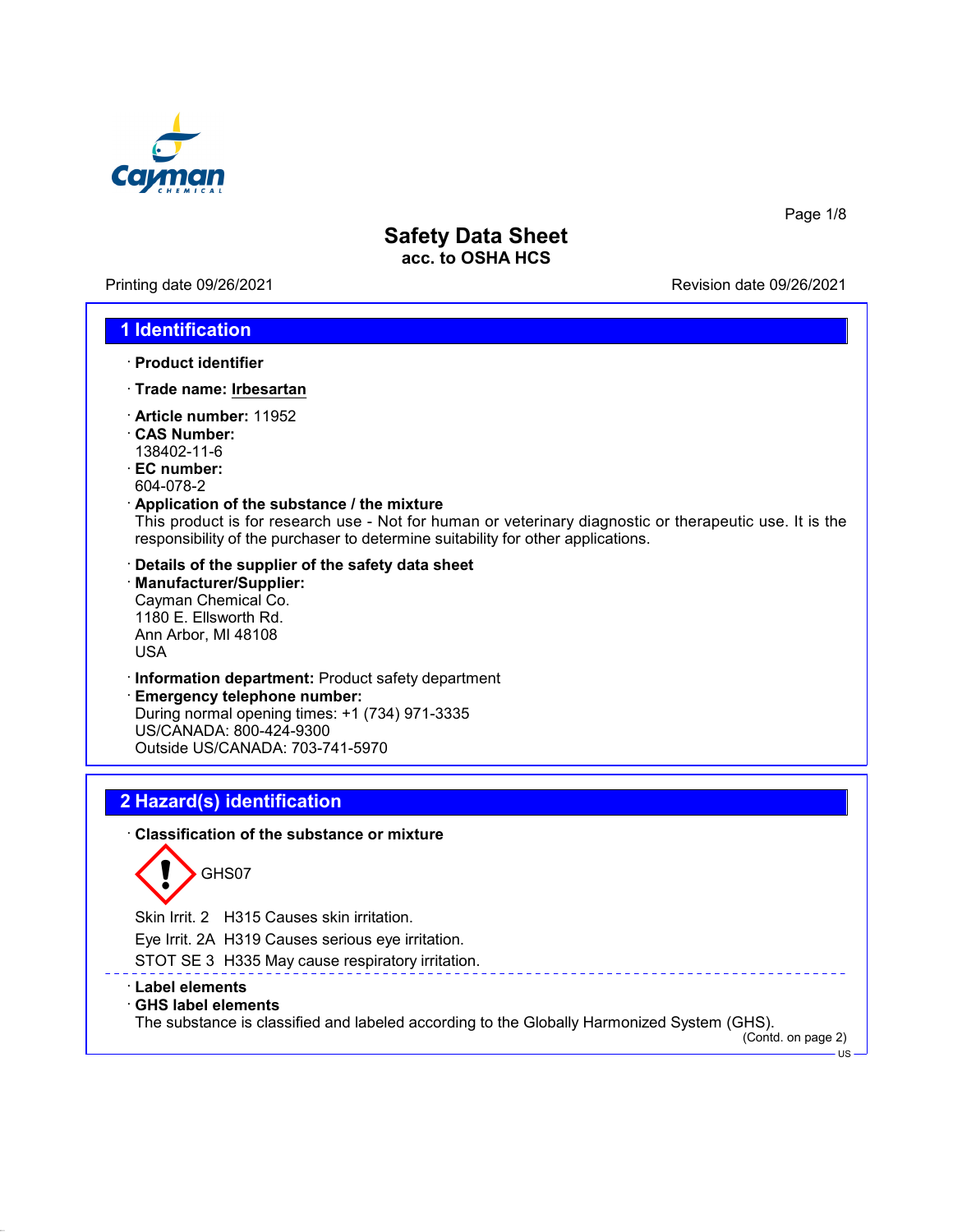Printing date 09/26/2021 **Printing date 09/26/2021** 

#### **Trade name: Irbesartan**

| <b>Hazard pictograms</b>        | (Contd. from page 1)                                                                                  |
|---------------------------------|-------------------------------------------------------------------------------------------------------|
| GHS07                           |                                                                                                       |
| · Signal word Warning           |                                                                                                       |
| $\cdot$ Hazard statements       |                                                                                                       |
| H315 Causes skin irritation.    |                                                                                                       |
|                                 | H319 Causes serious eve irritation.                                                                   |
|                                 | H335 May cause respiratory irritation.                                                                |
| <b>Precautionary statements</b> |                                                                                                       |
| P261                            | Avoid breathing dust/fume/gas/mist/vapors/spray                                                       |
| P264                            | Wash thoroughly after handling.                                                                       |
| P271                            | Use only outdoors or in a well-ventilated area.                                                       |
| P <sub>280</sub>                | Wear protective gloves / eye protection / face protection.                                            |
| P302+P352                       | If on skin: Wash with plenty of water.                                                                |
| P304+P340                       | IF INHALED: Remove person to fresh air and keep comfortable for breathing.                            |
|                                 | P305+P351+P338 If in eyes: Rinse cautiously with water for several minutes. Remove contact lenses, if |
|                                 | present and easy to do. Continue rinsing.                                                             |
| P312                            | Call a poison center/doctor if you feel unwell.                                                       |
| P321                            | Specific treatment (see on this label).                                                               |
| P362+P364                       | Take off contaminated clothing and wash it before reuse.                                              |
| P332+P313                       | If skin irritation occurs: Get medical advice/attention.                                              |
| P337+P313                       | If eye irritation persists: Get medical advice/attention.                                             |
| P403+P233                       | Store in a well-ventilated place. Keep container tightly closed.                                      |
| P405                            | Store locked up.                                                                                      |
| P <sub>501</sub>                | Dispose of contents/container in accordance with local/regional/national/international                |
| · Claeeification evetom·        | regulations.                                                                                          |

#### · **Classification system:**

· **NFPA ratings (scale 0 - 4)**



· **HMIS-ratings (scale 0 - 4)**



· **Other hazards**

- · **Results of PBT and vPvB assessment**
- · **PBT:** Not applicable.
- · **vPvB:** Not applicable.

# **3 Composition/information on ingredients**

- · **Chemical characterization: Substances**
- · **CAS No. Description**
- 138402-11-6 Irbesartan

(Contd. on page 3)

US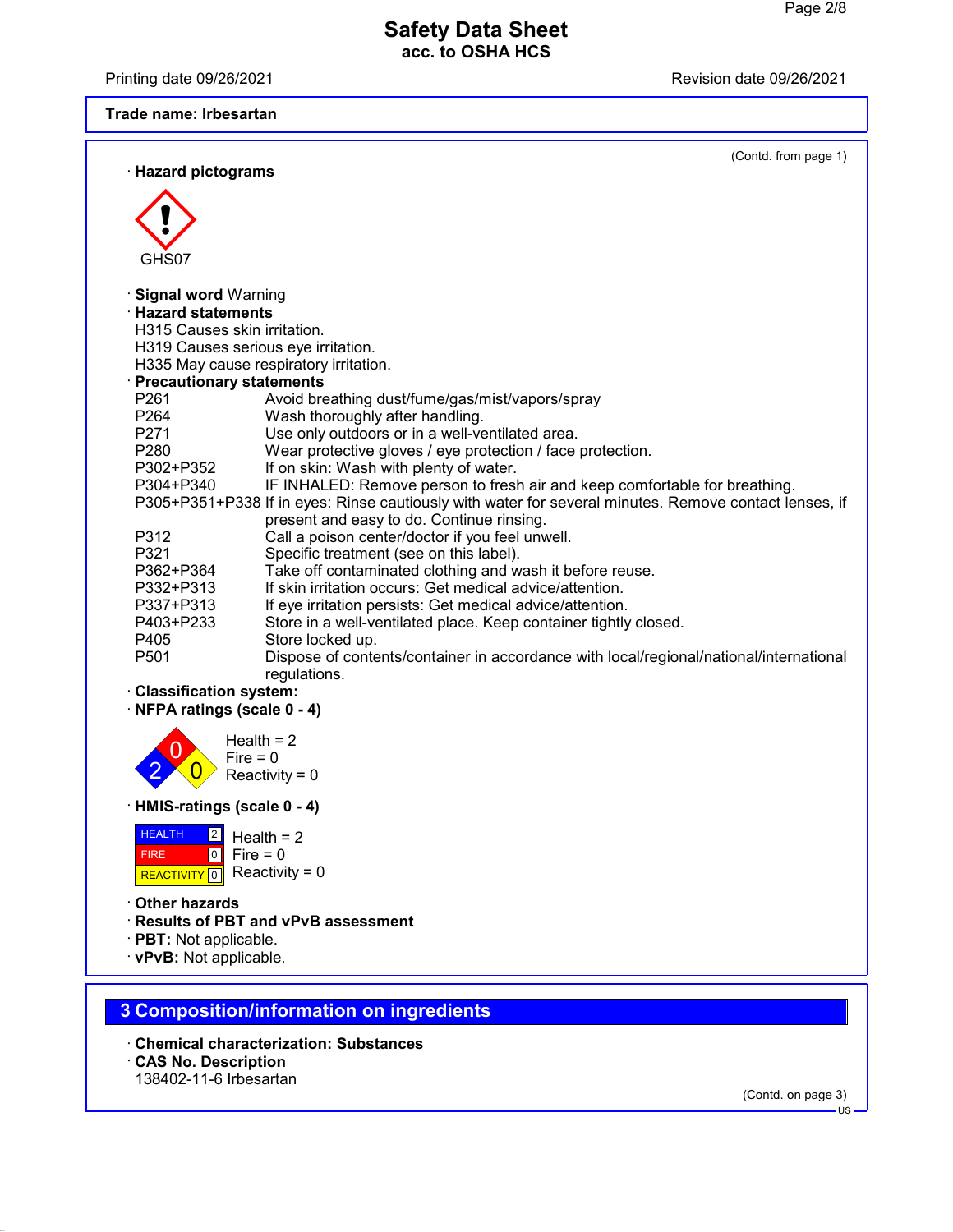Printing date 09/26/2021 Revision date 09/26/2021

(Contd. from page 2)

**Trade name: Irbesartan**

· **Identification number(s)**

· **EC number:** 604-078-2

### **4 First-aid measures**

- · **Description of first aid measures**
- · **After inhalation:** In case of unconsciousness place patient stably in side position for transportation.
- · **After skin contact:** Immediately wash with water and soap and rinse thoroughly.
- · **After eye contact:**
- Rinse opened eye for several minutes under running water. If symptoms persist, consult a doctor.
- · **After swallowing:** If symptoms persist consult doctor.
- · **Information for doctor:**
- · **Most important symptoms and effects, both acute and delayed**
- May cause anemia, cough, CNS depression, drowsiness, headache, heart damage, lassitude (weakness, exhaustion), liver damage, narcosis, reproductive effects, teratogenic effects. No further relevant information available.
- · **Indication of any immediate medical attention and special treatment needed** No further relevant information available.

# **5 Fire-fighting measures**

- · **Extinguishing media**
- · **Suitable extinguishing agents:** Use fire fighting measures that suit the environment. A solid water stream may be inefficient.
- · **Special hazards arising from the substance or mixture** No further relevant information available.
- · **Advice for firefighters**
- · **Protective equipment:** No special measures required.

### **6 Accidental release measures**

· **Personal precautions, protective equipment and emergency procedures** Not required.

- · **Environmental precautions:** Do not allow to enter sewers/ surface or ground water.
- · **Methods and material for containment and cleaning up:** Ensure adequate ventilation.
- · **Reference to other sections** See Section 7 for information on safe handling.
- See Section 8 for information on personal protection equipment.
- See Section 13 for disposal information.
- · **Protective Action Criteria for Chemicals**
- · **PAC-1:** Substance is not listed.
- · **PAC-2:** Substance is not listed.
- · **PAC-3:** Substance is not listed.

# **7 Handling and storage**

- · **Handling:**
- · **Precautions for safe handling**

No special precautions are necessary if used correctly. Avoid breathing dust/fume/gas/mist/vapours/spray. Avoid prolonged or repeated exposure. Keep away from sources of ignition.

(Contd. on page 4)

US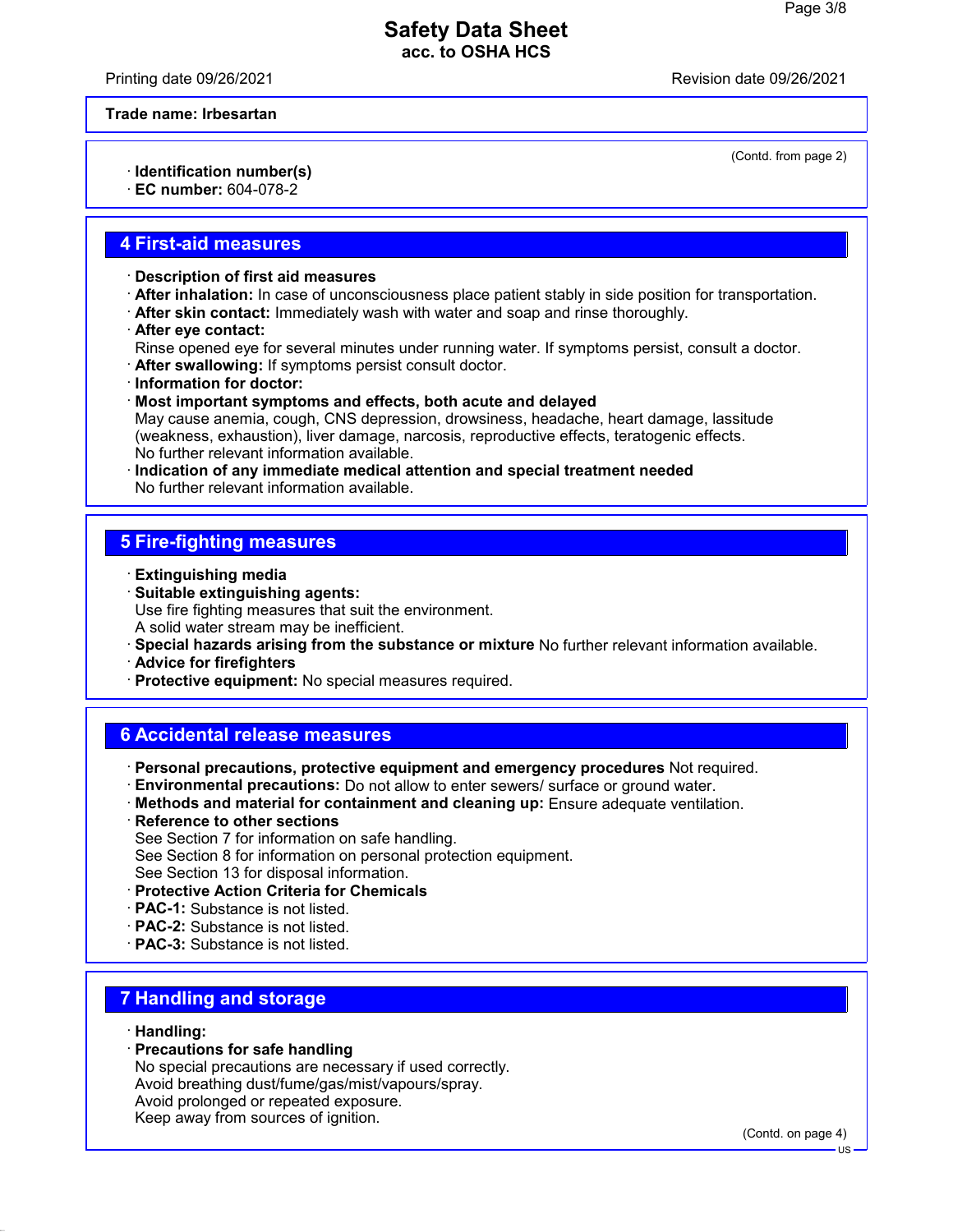Printing date 09/26/2021 Revision date 09/26/2021

(Contd. from page 3)

#### **Trade name: Irbesartan**

Take precautionary measures against static discharge.re.

- · **Information about protection against explosions and fires:** No special measures required.
- · **Conditions for safe storage, including any incompatibilities**
- · **Storage:**
- · **Requirements to be met by storerooms and receptacles:** No special requirements.
- · **Information about storage in one common storage facility:** Not required.
- · **Further information about storage conditions:** Keep receptacle tightly sealed.
- · **Specific end use(s)** No further relevant information available.

### **8 Exposure controls/personal protection**

- · **Additional information about design of technical systems:** No further data; see item 7.
- · **Control parameters**
- · **Components with limit values that require monitoring at the workplace:** Not required.
- · **Additional information:** The lists that were valid during the creation were used as basis.
- · **Exposure controls**
- · **Personal protective equipment:**
- · **General protective and hygienic measures:** Keep away from foodstuffs, beverages and feed. Immediately remove all soiled and contaminated clothing. Wash hands before breaks and at the end of work. Avoid contact with the eyes and skin.

· **Breathing equipment:**

In case of brief exposure or low pollution use respiratory filter device. In case of intensive or longer exposure use respiratory protective device that is independent of circulating air.

· **Protection of hands:**



Protective gloves

The glove material has to be impermeable and resistant to the product/ the substance/ the preparation. Due to missing tests no recommendation to the glove material can be given for the product/ the preparation/ the chemical mixture.

Selection of the glove material on consideration of the penetration times, rates of diffusion and the degradation

· **Material of gloves**

The selection of the suitable gloves does not only depend on the material, but also on further marks of quality and varies from manufacturer to manufacturer.

**Penetration time of glove material** 

The exact break through time has to be found out by the manufacturer of the protective gloves and has to be observed.

· **Eye protection:**



Tightly sealed goggles

(Contd. on page 5)

US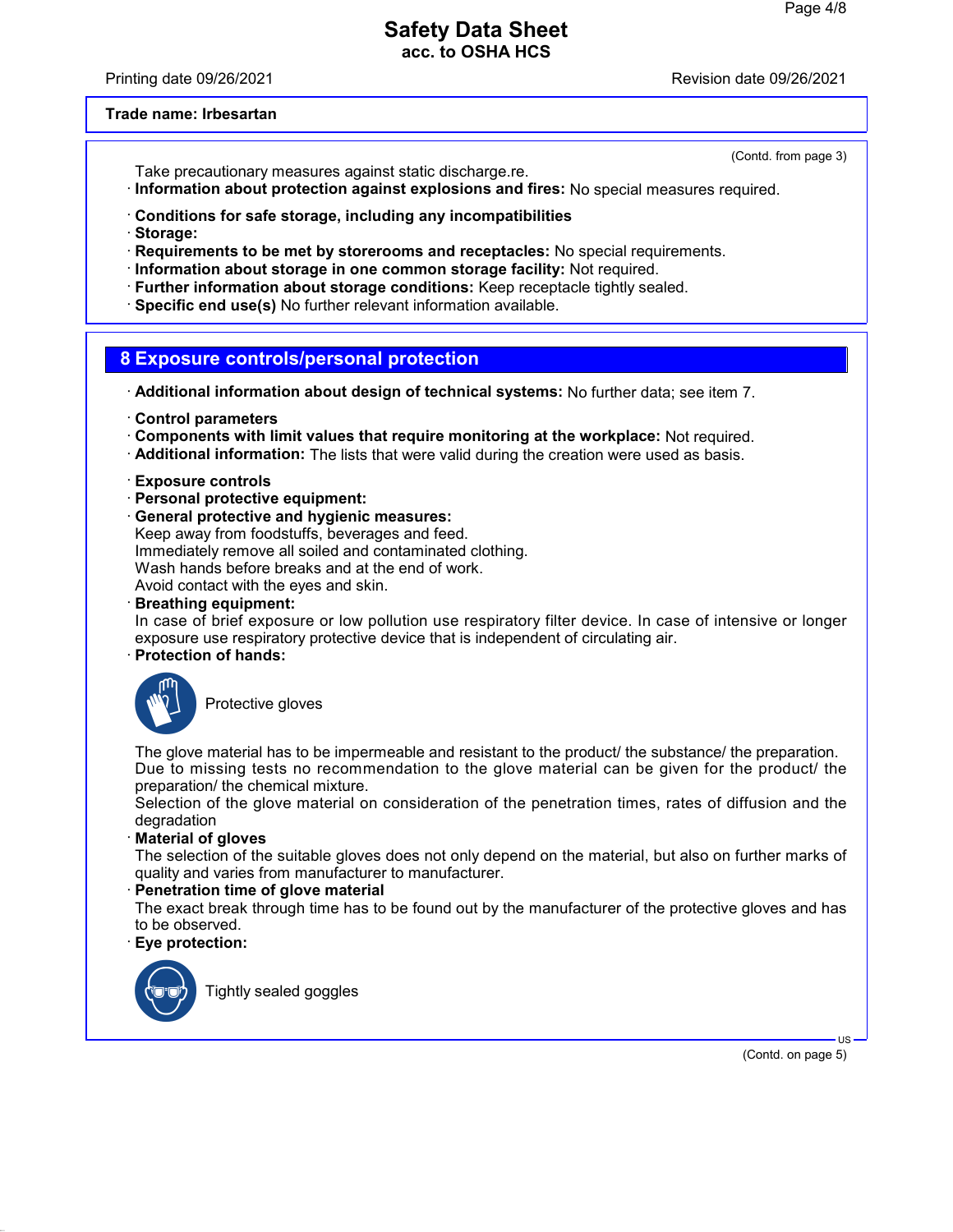Printing date 09/26/2021 **Printing date 09/26/2021** 

#### **Trade name: Irbesartan**

(Contd. from page 4)

| · Information on basic physical and chemical properties<br><b>General Information</b><br>· Appearance:<br>Form:<br>Crystalline<br>Not determined.<br>Color:<br>· Odor:<br>Characteristic<br>· Structural Formula<br>C25H28N6O<br>· Molecular Weight<br>428.5 g/mol<br>· Odor threshold:<br>Not determined.<br>pH-value:<br>Not applicable.<br>Change in condition<br><b>Melting point/Melting range:</b><br>Undetermined.<br><b>Boiling point/Boiling range:</b><br>Undetermined.<br>· Flash point:<br>Not applicable.<br>Product is not flammable.<br>· Flammability (solid, gaseous):<br>· Decomposition temperature:<br>Not determined.<br>· Auto igniting:<br>Not determined.<br>Danger of explosion:<br>Product does not present an explosion hazard.<br><b>Explosion limits:</b><br>Lower:<br>Not determined.<br>Not determined.<br>Upper:<br>· Vapor pressure:<br>Not applicable.<br>· Density:<br>Not determined.<br>· Relative density<br>Not determined.<br>· Vapor density<br>Not applicable.<br><b>Evaporation rate</b><br>Not applicable.<br>· Solubility in / Miscibility with<br>Water:<br>Not determined.<br>· Partition coefficient (n-octanol/water): Not determined.<br>· Viscosity:<br>Dynamic:<br>Not applicable.<br>Kinematic:<br>Not applicable.<br><b>SOLUBILITY</b><br>$\sim$ 0.5 mg/ml in EtOH; $\sim$ 14 mg/ml in DMSO; $\sim$ 20 mg/ml in DMF<br>$\cdot$ Other information<br>No further relevant information available. | 9 Physical and chemical properties |  |  |  |
|------------------------------------------------------------------------------------------------------------------------------------------------------------------------------------------------------------------------------------------------------------------------------------------------------------------------------------------------------------------------------------------------------------------------------------------------------------------------------------------------------------------------------------------------------------------------------------------------------------------------------------------------------------------------------------------------------------------------------------------------------------------------------------------------------------------------------------------------------------------------------------------------------------------------------------------------------------------------------------------------------------------------------------------------------------------------------------------------------------------------------------------------------------------------------------------------------------------------------------------------------------------------------------------------------------------------------------------------------------------------------------------------------------------------------------------------------|------------------------------------|--|--|--|
|                                                                                                                                                                                                                                                                                                                                                                                                                                                                                                                                                                                                                                                                                                                                                                                                                                                                                                                                                                                                                                                                                                                                                                                                                                                                                                                                                                                                                                                      |                                    |  |  |  |
|                                                                                                                                                                                                                                                                                                                                                                                                                                                                                                                                                                                                                                                                                                                                                                                                                                                                                                                                                                                                                                                                                                                                                                                                                                                                                                                                                                                                                                                      |                                    |  |  |  |
|                                                                                                                                                                                                                                                                                                                                                                                                                                                                                                                                                                                                                                                                                                                                                                                                                                                                                                                                                                                                                                                                                                                                                                                                                                                                                                                                                                                                                                                      |                                    |  |  |  |
|                                                                                                                                                                                                                                                                                                                                                                                                                                                                                                                                                                                                                                                                                                                                                                                                                                                                                                                                                                                                                                                                                                                                                                                                                                                                                                                                                                                                                                                      |                                    |  |  |  |
|                                                                                                                                                                                                                                                                                                                                                                                                                                                                                                                                                                                                                                                                                                                                                                                                                                                                                                                                                                                                                                                                                                                                                                                                                                                                                                                                                                                                                                                      |                                    |  |  |  |
|                                                                                                                                                                                                                                                                                                                                                                                                                                                                                                                                                                                                                                                                                                                                                                                                                                                                                                                                                                                                                                                                                                                                                                                                                                                                                                                                                                                                                                                      |                                    |  |  |  |
|                                                                                                                                                                                                                                                                                                                                                                                                                                                                                                                                                                                                                                                                                                                                                                                                                                                                                                                                                                                                                                                                                                                                                                                                                                                                                                                                                                                                                                                      |                                    |  |  |  |
|                                                                                                                                                                                                                                                                                                                                                                                                                                                                                                                                                                                                                                                                                                                                                                                                                                                                                                                                                                                                                                                                                                                                                                                                                                                                                                                                                                                                                                                      |                                    |  |  |  |
|                                                                                                                                                                                                                                                                                                                                                                                                                                                                                                                                                                                                                                                                                                                                                                                                                                                                                                                                                                                                                                                                                                                                                                                                                                                                                                                                                                                                                                                      |                                    |  |  |  |
|                                                                                                                                                                                                                                                                                                                                                                                                                                                                                                                                                                                                                                                                                                                                                                                                                                                                                                                                                                                                                                                                                                                                                                                                                                                                                                                                                                                                                                                      |                                    |  |  |  |
|                                                                                                                                                                                                                                                                                                                                                                                                                                                                                                                                                                                                                                                                                                                                                                                                                                                                                                                                                                                                                                                                                                                                                                                                                                                                                                                                                                                                                                                      |                                    |  |  |  |
|                                                                                                                                                                                                                                                                                                                                                                                                                                                                                                                                                                                                                                                                                                                                                                                                                                                                                                                                                                                                                                                                                                                                                                                                                                                                                                                                                                                                                                                      |                                    |  |  |  |
|                                                                                                                                                                                                                                                                                                                                                                                                                                                                                                                                                                                                                                                                                                                                                                                                                                                                                                                                                                                                                                                                                                                                                                                                                                                                                                                                                                                                                                                      |                                    |  |  |  |
|                                                                                                                                                                                                                                                                                                                                                                                                                                                                                                                                                                                                                                                                                                                                                                                                                                                                                                                                                                                                                                                                                                                                                                                                                                                                                                                                                                                                                                                      |                                    |  |  |  |
|                                                                                                                                                                                                                                                                                                                                                                                                                                                                                                                                                                                                                                                                                                                                                                                                                                                                                                                                                                                                                                                                                                                                                                                                                                                                                                                                                                                                                                                      |                                    |  |  |  |
|                                                                                                                                                                                                                                                                                                                                                                                                                                                                                                                                                                                                                                                                                                                                                                                                                                                                                                                                                                                                                                                                                                                                                                                                                                                                                                                                                                                                                                                      |                                    |  |  |  |
|                                                                                                                                                                                                                                                                                                                                                                                                                                                                                                                                                                                                                                                                                                                                                                                                                                                                                                                                                                                                                                                                                                                                                                                                                                                                                                                                                                                                                                                      |                                    |  |  |  |
|                                                                                                                                                                                                                                                                                                                                                                                                                                                                                                                                                                                                                                                                                                                                                                                                                                                                                                                                                                                                                                                                                                                                                                                                                                                                                                                                                                                                                                                      |                                    |  |  |  |
|                                                                                                                                                                                                                                                                                                                                                                                                                                                                                                                                                                                                                                                                                                                                                                                                                                                                                                                                                                                                                                                                                                                                                                                                                                                                                                                                                                                                                                                      |                                    |  |  |  |
|                                                                                                                                                                                                                                                                                                                                                                                                                                                                                                                                                                                                                                                                                                                                                                                                                                                                                                                                                                                                                                                                                                                                                                                                                                                                                                                                                                                                                                                      |                                    |  |  |  |
|                                                                                                                                                                                                                                                                                                                                                                                                                                                                                                                                                                                                                                                                                                                                                                                                                                                                                                                                                                                                                                                                                                                                                                                                                                                                                                                                                                                                                                                      |                                    |  |  |  |
|                                                                                                                                                                                                                                                                                                                                                                                                                                                                                                                                                                                                                                                                                                                                                                                                                                                                                                                                                                                                                                                                                                                                                                                                                                                                                                                                                                                                                                                      |                                    |  |  |  |
|                                                                                                                                                                                                                                                                                                                                                                                                                                                                                                                                                                                                                                                                                                                                                                                                                                                                                                                                                                                                                                                                                                                                                                                                                                                                                                                                                                                                                                                      |                                    |  |  |  |
|                                                                                                                                                                                                                                                                                                                                                                                                                                                                                                                                                                                                                                                                                                                                                                                                                                                                                                                                                                                                                                                                                                                                                                                                                                                                                                                                                                                                                                                      |                                    |  |  |  |
|                                                                                                                                                                                                                                                                                                                                                                                                                                                                                                                                                                                                                                                                                                                                                                                                                                                                                                                                                                                                                                                                                                                                                                                                                                                                                                                                                                                                                                                      |                                    |  |  |  |
|                                                                                                                                                                                                                                                                                                                                                                                                                                                                                                                                                                                                                                                                                                                                                                                                                                                                                                                                                                                                                                                                                                                                                                                                                                                                                                                                                                                                                                                      |                                    |  |  |  |
|                                                                                                                                                                                                                                                                                                                                                                                                                                                                                                                                                                                                                                                                                                                                                                                                                                                                                                                                                                                                                                                                                                                                                                                                                                                                                                                                                                                                                                                      |                                    |  |  |  |
|                                                                                                                                                                                                                                                                                                                                                                                                                                                                                                                                                                                                                                                                                                                                                                                                                                                                                                                                                                                                                                                                                                                                                                                                                                                                                                                                                                                                                                                      |                                    |  |  |  |
|                                                                                                                                                                                                                                                                                                                                                                                                                                                                                                                                                                                                                                                                                                                                                                                                                                                                                                                                                                                                                                                                                                                                                                                                                                                                                                                                                                                                                                                      |                                    |  |  |  |
|                                                                                                                                                                                                                                                                                                                                                                                                                                                                                                                                                                                                                                                                                                                                                                                                                                                                                                                                                                                                                                                                                                                                                                                                                                                                                                                                                                                                                                                      |                                    |  |  |  |
|                                                                                                                                                                                                                                                                                                                                                                                                                                                                                                                                                                                                                                                                                                                                                                                                                                                                                                                                                                                                                                                                                                                                                                                                                                                                                                                                                                                                                                                      |                                    |  |  |  |
|                                                                                                                                                                                                                                                                                                                                                                                                                                                                                                                                                                                                                                                                                                                                                                                                                                                                                                                                                                                                                                                                                                                                                                                                                                                                                                                                                                                                                                                      |                                    |  |  |  |
|                                                                                                                                                                                                                                                                                                                                                                                                                                                                                                                                                                                                                                                                                                                                                                                                                                                                                                                                                                                                                                                                                                                                                                                                                                                                                                                                                                                                                                                      |                                    |  |  |  |

# **10 Stability and reactivity**

· **Reactivity** No further relevant information available.

· **Chemical stability**

· **Thermal decomposition / conditions to be avoided:**

No decomposition if used according to specifications.

- · **Possibility of hazardous reactions** No dangerous reactions known.
- · **Conditions to avoid** No further relevant information available.

(Contd. on page 6) - US -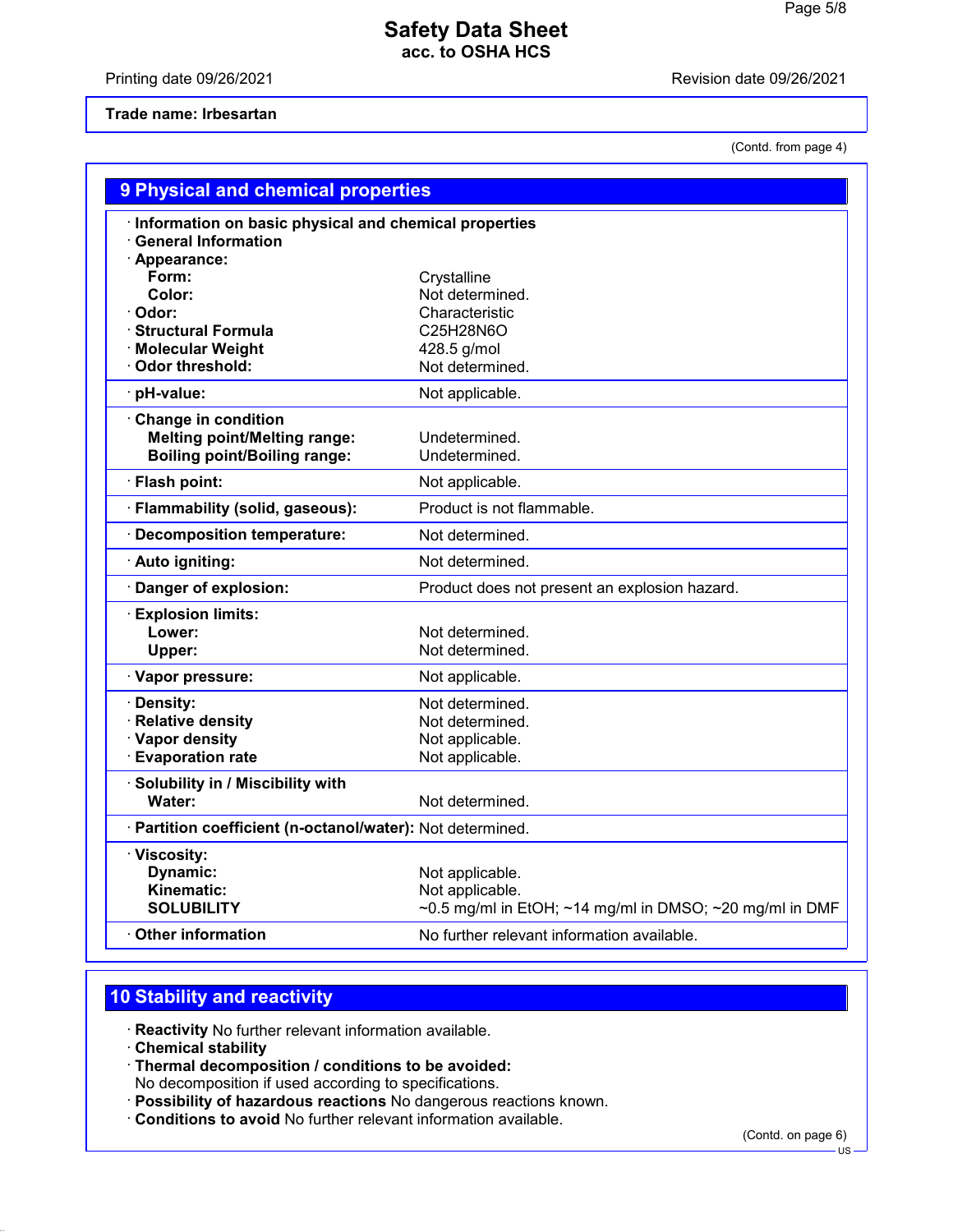Printing date 09/26/2021 Revision date 09/26/2021

(Contd. from page 5)

**Trade name: Irbesartan**

· **Incompatible materials:** strong oxidizing agents

· **Hazardous decomposition products:** carbon oxides, nitrogen oxides

### **11 Toxicological information**

· **RTECS Number** HM2950270

· **Information on toxicological effects**

· **Acute toxicity:**

#### · **LD/LC50 values that are relevant for classification:**

Oral TDLO 12.9 mg/kg (rat)

Interperitoneal TDLO 100 mg/kg (rat)

- · **Primary irritant effect:**
- · **on the skin:** Irritant to skin and mucous membranes.
- · **on the eye:** Irritating effect.
- · **Sensitization:** No sensitizing effects known.

· **Additional toxicological information:**

· **Carcinogenic categories**

· **IARC (International Agency for Research on Cancer)** Substance is not listed.

- · **NTP (National Toxicology Program)** Substance is not listed.
- · **OSHA-Ca (Occupational Safety & Health Administration)** Substance is not listed.

#### **12 Ecological information**

- · **Toxicity**
- · **Aquatic toxicity:** No further relevant information available.
- · **Persistence and degradability** No further relevant information available.
- · **Behavior in environmental systems:**
- · **Bioaccumulative potential** No further relevant information available.
- · **Mobility in soil** No further relevant information available.
- · **Additional ecological information:**
- · **General notes:**

Water hazard class 1 (Self-assessment): slightly hazardous for water

Do not allow undiluted product or large quantities of it to reach ground water, water course or sewage system.

- · **Results of PBT and vPvB assessment**
- · **PBT:** Not applicable.
- · **vPvB:** Not applicable.
- · **Other adverse effects** No further relevant information available.

### **13 Disposal considerations**

#### · **Waste treatment methods**

· **Recommendation:**

Must not be disposed of together with household garbage. Do not allow product to reach sewage system.

(Contd. on page 7)

US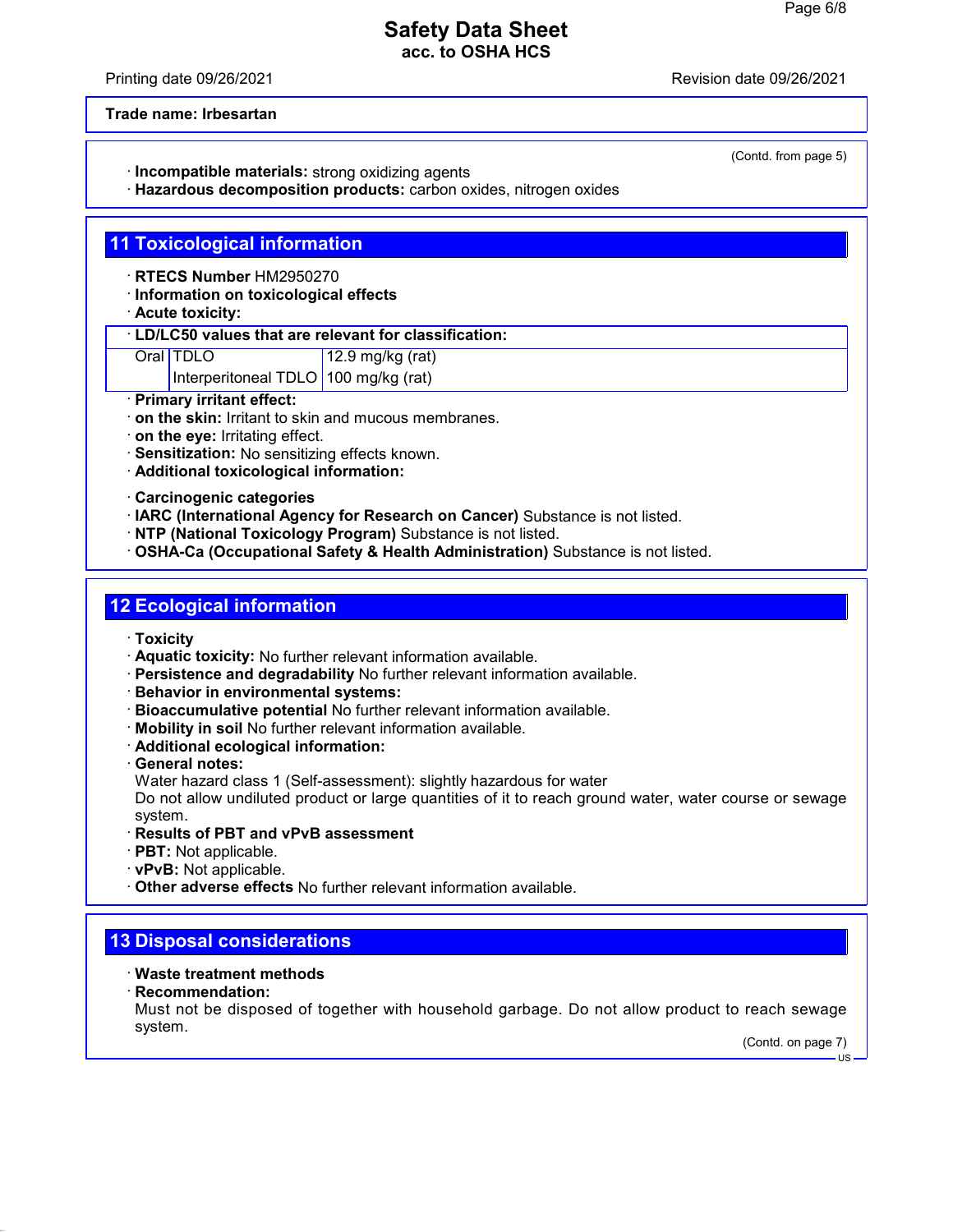Printing date 09/26/2021 Revision date 09/26/2021

(Contd. from page 6)

**Trade name: Irbesartan**

· **Uncleaned packagings:**

· **Recommendation:** Disposal must be made according to official regulations.

| <b>14 Transport information</b>                                                   |                 |
|-----------------------------------------------------------------------------------|-----------------|
| · UN-Number<br>DOT, IMDG, IATA                                                    | not regulated   |
| $\cdot$ UN proper shipping name<br>DOT, IMDG, IATA                                | not regulated   |
| · Transport hazard class(es)                                                      |                 |
| DOT, ADN, IMDG, IATA<br>· Class                                                   | not regulated   |
| · Packing group<br>DOT, IMDG, IATA                                                | not regulated   |
| · Environmental hazards:                                                          | Not applicable. |
| $\cdot$ Special precautions for user                                              | Not applicable. |
| Transport in bulk according to Annex II of<br><b>MARPOL73/78 and the IBC Code</b> | Not applicable. |
| · UN "Model Regulation":                                                          | not regulated   |

### **15 Regulatory information**

- · **Safety, health and environmental regulations/legislation specific for the substance or mixture** No further relevant information available.
- · **Sara**
- · **Section 355 (extremely hazardous substances):** Substance is not listed.
- · **Section 313 (Specific toxic chemical listings):** Substance is not listed.
- · **TSCA (Toxic Substances Control Act):** Substance is not listed.
- · **Hazardous Air Pollutants** Substance is not listed.
- · **Proposition 65**
- · **Chemicals known to cause cancer:** Substance is not listed.
- · **Chemicals known to cause reproductive toxicity for females:** Substance is not listed.
- · **Chemicals known to cause reproductive toxicity for males:** Substance is not listed.
- · **Chemicals known to cause developmental toxicity:** Substance is not listed.
- · **Carcinogenic categories**
- · **EPA (Environmental Protection Agency)** Substance is not listed.
- · **TLV (Threshold Limit Value)** Substance is not listed.
- · **NIOSH-Ca (National Institute for Occupational Safety and Health)** Substance is not listed.
- · **Chemical safety assessment:** A Chemical Safety Assessment has not been carried out.

### **16 Other information**

All chemicals may pose unknown hazards and should be used with caution. This SDS applies only to the material as packaged. If this product is combined with other materials, deteriorates, or becomes contaminated, it may pose hazards not mentioned in this SDS. Cayman Chemical Company assumes no responsibility for incidental or consequential damages, including lost profits, arising from the use of

(Contd. on page 8)